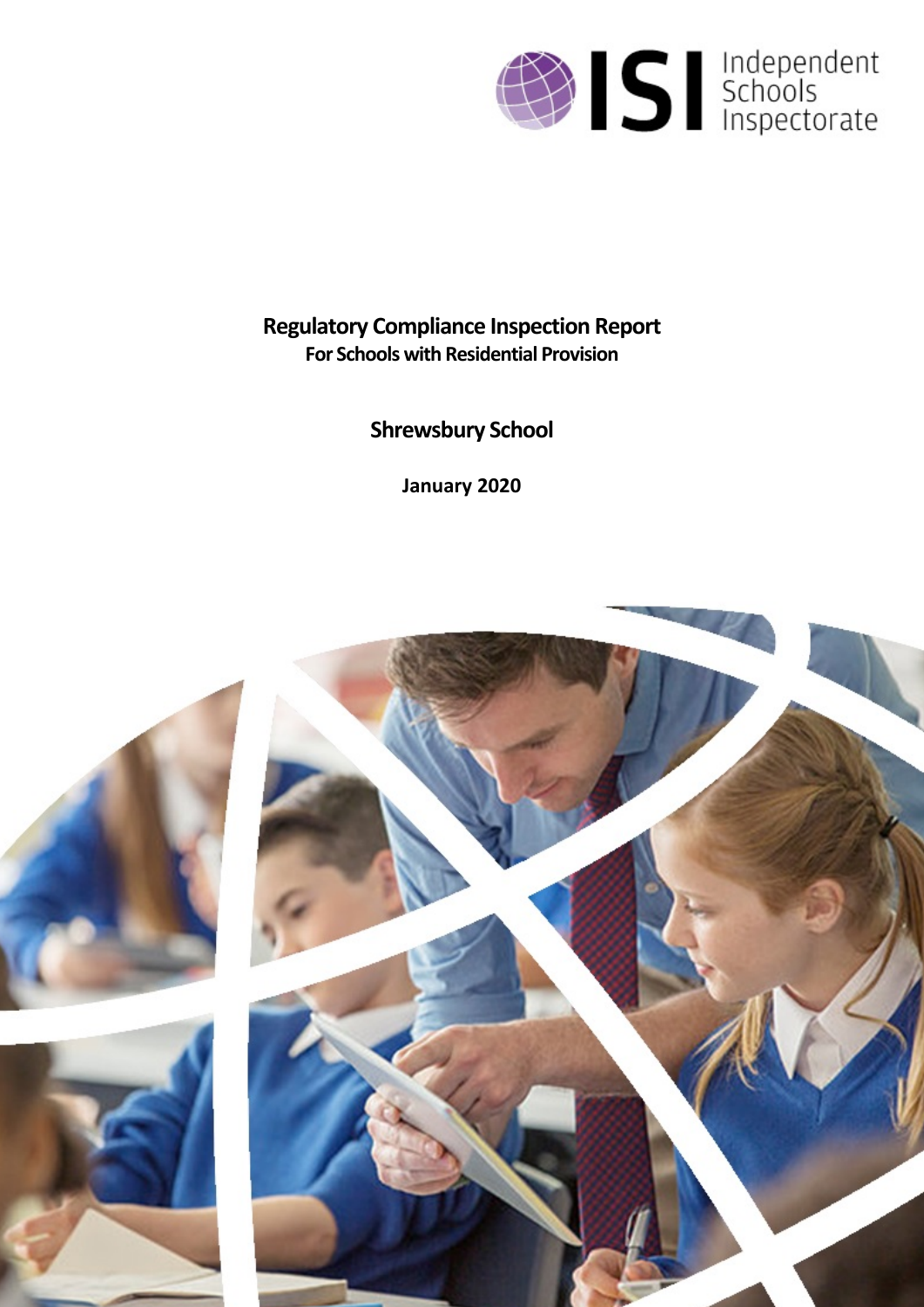## <span id="page-1-0"></span>**Contents**

| <b>Contents</b> |                                                                      |   |
|-----------------|----------------------------------------------------------------------|---|
|                 | <b>School's Details</b>                                              | 3 |
| 1.              | <b>Background Information</b>                                        | 4 |
|                 | <b>About the school</b>                                              | 4 |
|                 | What the school seeks to do                                          | 4 |
|                 | About the pupils                                                     | 4 |
| 2.              | <b>Regulatory Compliance Inspection</b>                              | 5 |
|                 | Preface                                                              | 5 |
|                 | <b>Key findings</b>                                                  | 6 |
|                 | PART 1 - Quality of education provided                               | 6 |
|                 | PART 2 - Spiritual, moral, social and cultural development of pupils | 6 |
|                 | PART 3 – Welfare, health and safety of pupils                        | 6 |
|                 | PART 4 – Suitability of staff, supply staff, and proprietors         | 7 |
|                 | PART 5 - Premises of and accommodation at schools                    | 7 |
|                 | <b>PART 6 - Provision of information</b>                             | 7 |
|                 | PART 7 - Manner in which complaints are handled                      | 7 |
|                 | PART 8 - Quality of leadership in and management of schools          | 7 |
| 3.              | <b>Inspection Evidence</b>                                           | 8 |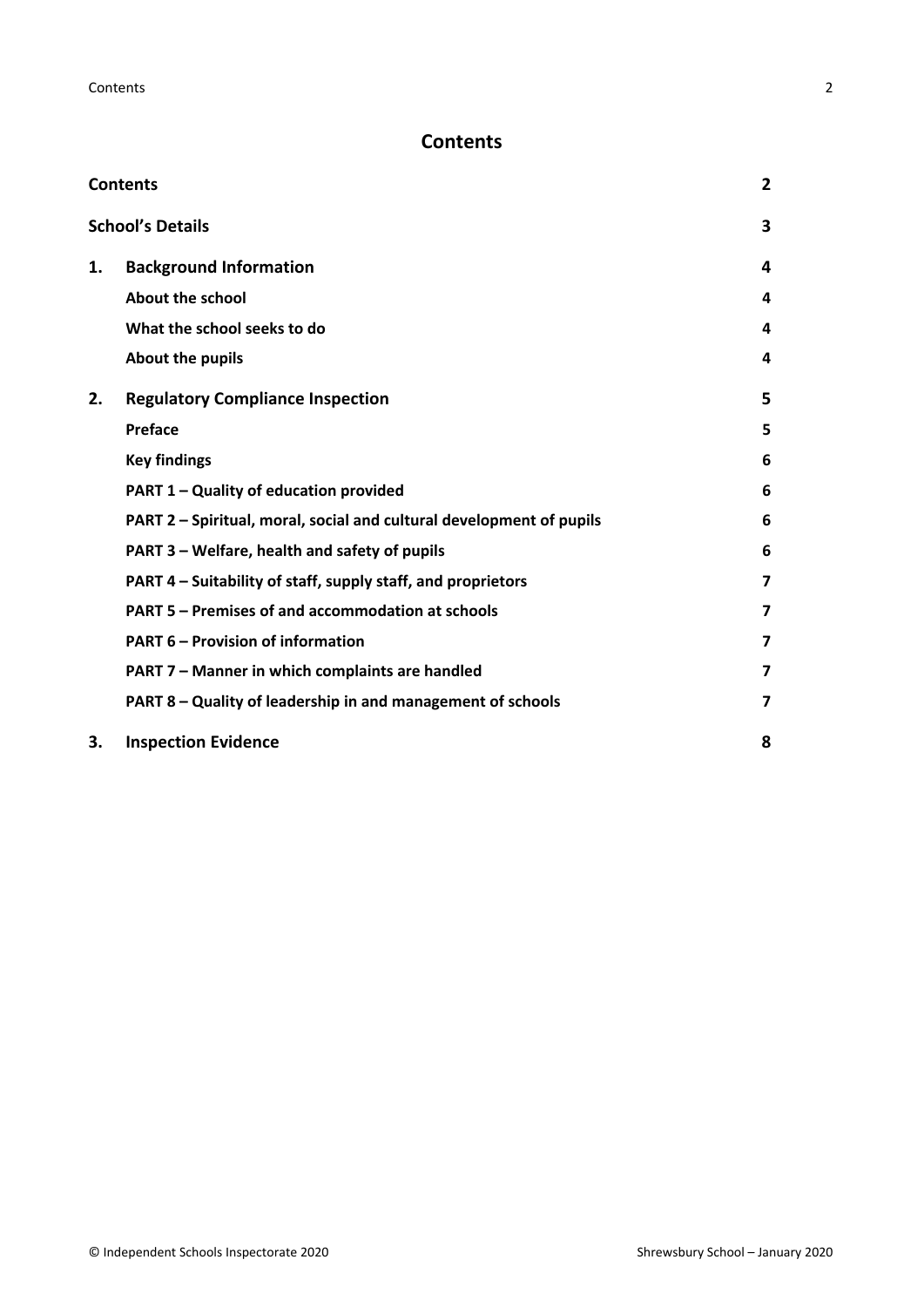| <b>School</b>                    | Shrewsbury School     |     |                   |     |
|----------------------------------|-----------------------|-----|-------------------|-----|
| <b>DfE</b> number                | 893/6009              |     |                   |     |
| <b>Registered charity number</b> | 528413                |     |                   |     |
| <b>Address</b>                   | Shrewsbury School     |     |                   |     |
|                                  | The Schools           |     |                   |     |
|                                  | Shrewsbury            |     |                   |     |
|                                  | Shropshire            |     |                   |     |
|                                  | SY3 7BA               |     |                   |     |
| <b>Telephone number</b>          | 01743 280500          |     |                   |     |
| <b>Email address</b>             | hm@shrewsbury.org.uk  |     |                   |     |
| <b>Headteacher</b>               | Mr Leo Winkley        |     |                   |     |
| <b>Chair of governors</b>        | Mr Tim Haynes         |     |                   |     |
| Age range                        | 13 to 18              |     |                   |     |
| Number of pupils on roll         | 810                   |     |                   |     |
|                                  | Day pupils            | 196 | <b>Boarders</b>   | 614 |
|                                  | <b>Seniors</b>        | 433 | <b>Sixth Form</b> | 377 |
| <b>Inspection dates</b>          | 22 to 23 January 2020 |     |                   |     |

## <span id="page-2-0"></span>**School's Details**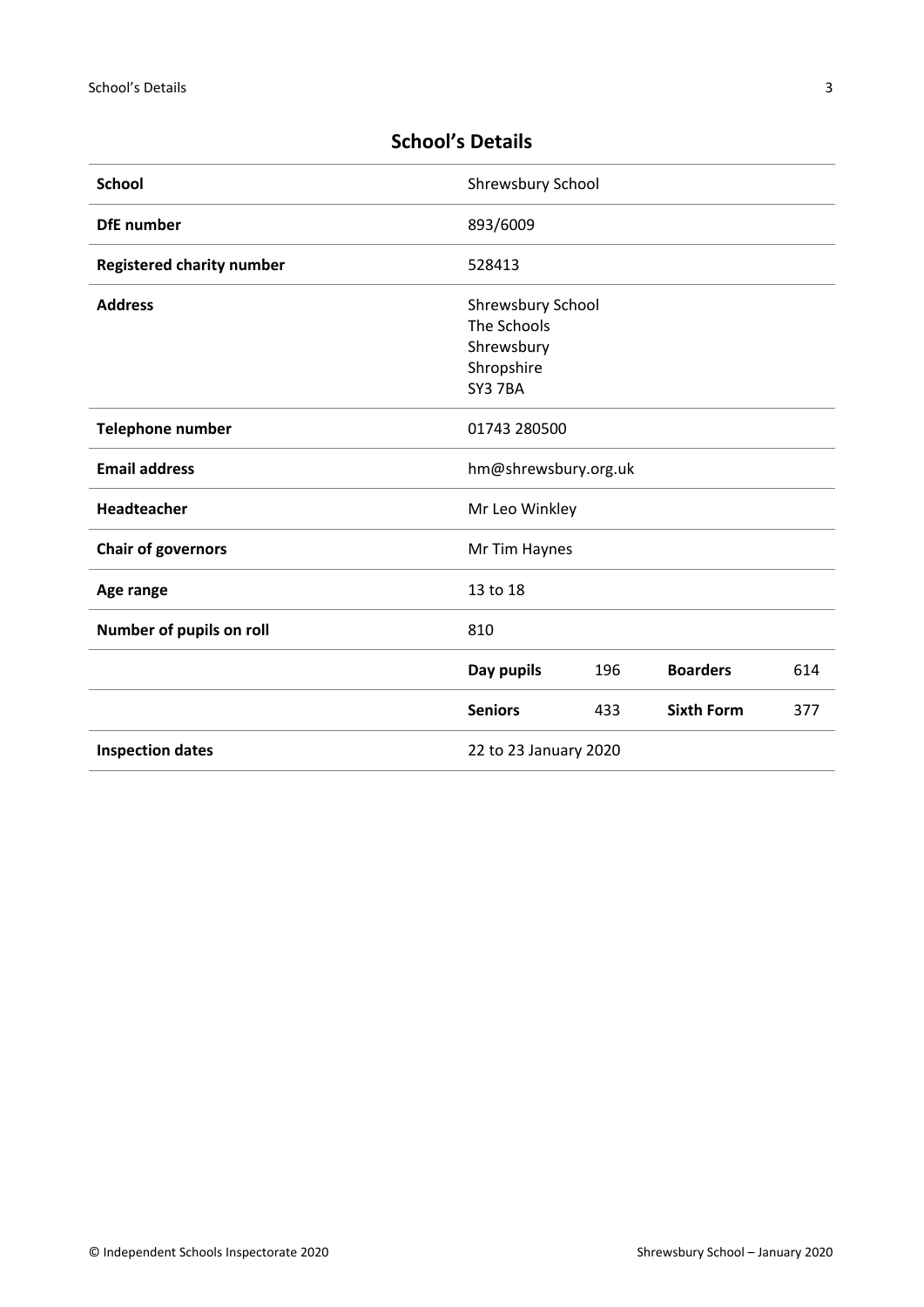### <span id="page-3-0"></span>**1. Background Information**

#### <span id="page-3-1"></span>**About the school**

- 1.1 Shrewsbury School is an independent co-educational boarding and day school for pupils aged between 13 and 18 years. Founded in 1552, the school is overseen by a board of governors and is a charitable trust. It is a senior school that comprises seven boarding houses for boys, four boarding and day houses for girls and two day boys' houses .
- 1.2 Since the previous inspection, a new headmaster and chair of governors have been appointed.

#### <span id="page-3-2"></span>**What the school seeks to do**

1.3 The school aims to educate and empower each individual to flourish in life and contribute positively to the world around them. Its objective isto deliver an education that equips pupils with the academic learning, life skills and strength of character to pursue meaningful and successful lives.

#### <span id="page-3-3"></span>**About the pupils**

1.4 Pupils come from a range of backgrounds, mostly from white British families. The majority of day pupils live within a twenty-mile radius of the school. Boarders come mainly from homes throughout the UK and around a quarter are from 29 countries overseas. Data provided by the school indicate that the ability of pupils is above average compared to those taking the same tests nationally. The school has identified 190 pupils as having special educational needs and/or disabilities (SEND), which include dyslexia and dyspraxia, 110 of whom receive additional specialist help. No pupil in the school has an education, health and care (EHC) plan. English is an additional language (EAL) for 186 pupils, of whom 32 receive additional specialist help and for whom the curriculum may be modified, whilst the remainder are supported by their classroom teachers. Data used by the school have identified 86 pupils as being the most able in the school's population and their needs are met within lessons and through academic extension programmes.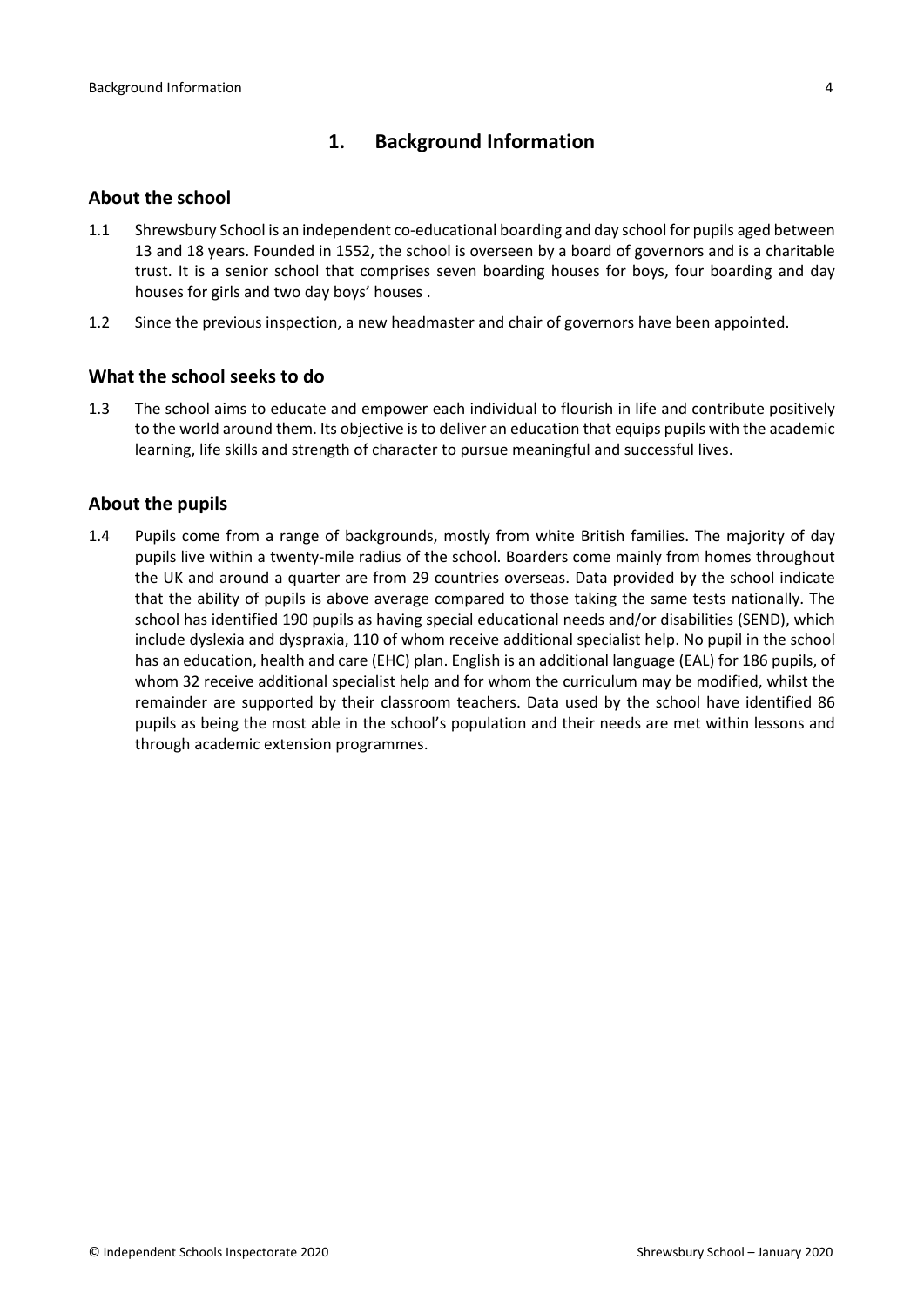## <span id="page-4-0"></span>**2. Regulatory Compliance Inspection**

#### <span id="page-4-1"></span>**Preface**

The registration authority for independent schools is the Department for Education (DfE), which directs inspection according to a specified frequency or at any time where the DfE has particular concerns about a school. The Independent Schools Inspectorate (ISI) is the body approved by the Secretary of State for the purpose of inspecting schools which are, or whose heads are, in membership of the associations which form the Independent Schools Council (ISC) and reporting on the extent to which they meet the Independent School Standards ('the standards') in the Schedule to the Education (Independent School Standards) Regulations 2014. Accordingly, inspection records whether the school meets each of these standards, which are arranged in eight Parts, each of which is divided into separate paragraphs. Additionally, the inspection reports on the school's accessibility plan under Schedule 10 of the Equality Act 2010 and the ban on corporal punishment under section 548 of the Education Act 1996. It comments on the progress made by the school in meeting the compliance action points set out in the school's most recent statutory inspection.

This inspection also contains specific judgements on the National Minimum Standards for Boarding Schools ('boarding NMS'). It also comments on the progress made by the school in meeting the compliance action points set out in the most recent statutory boarding inspection and it judges the extent to which the school currently meets the boarding NMS. It identifies any standards which the school does not meet and requires action to meet them. Findings are distributed across sections relating to the eight Parts of the standards.

All association independent schools will have an inspection within three yearsfrom April 2016, in accordance with the Framework and DfE requirements. The inspection may be of COMPLIANCE ONLY or a combined inspection of EDUCATIONAL QUALITY AND COMPLIANCE depending on a number of factors, including findings from their most recent inspection. Schools judged not to meet the standards, including the boarding NMS, may also be subject to a progress monitoring visit before their next routine inspection. The progress monitoring visit will judge whether the school has taken the necessary action to meet any un-met standards identified at their previous inspection.

The inspection was also carried out under the arrangements of the ISC Associations for the maintenance and improvement of the quality of their membership.

**This is a COMPLIANCE ONLY inspection and as such reports only on the school's compliance with the standards, including the boarding NMS.** The standards represent minimum requirements and judgements are given either as **met** or as **not met**. All schools are required to meet all the standards applicable to them. Where the minimum requirements are not met, this is clearly indicated in the relevant section of the report and the school is required to take the actions specified.

Inspections do not include matters that are outside of the regulatory framework described above, such as: an exhaustive health and safety audit; compliance with data protection requirements; an in-depth examination of the structural condition of the school, its services or other physical features; contractual arrangements with parents; an investigation of the financial viability of the school or its accounting procedures.

Inspectors may be aware of individual safeguarding concerns, allegations and complaints as part of the inspection process. Such matters will not usually be referred to specifically in published reports in this document but will have been considered by the team in reaching its judgements.

Links to the full regulations and requirements can be found here: The Education [\(Independent](http://www.legislation.gov.uk/uksi/2014/3283/contents/made) School Standards) [Regulations](http://www.legislation.gov.uk/uksi/2014/3283/contents/made) 2014, National Minimum [Standards](https://www.gov.uk/government/uploads/system/uploads/attachment_data/file/416186/20150319_nms_bs_standards.pdf) for Boarding Schools.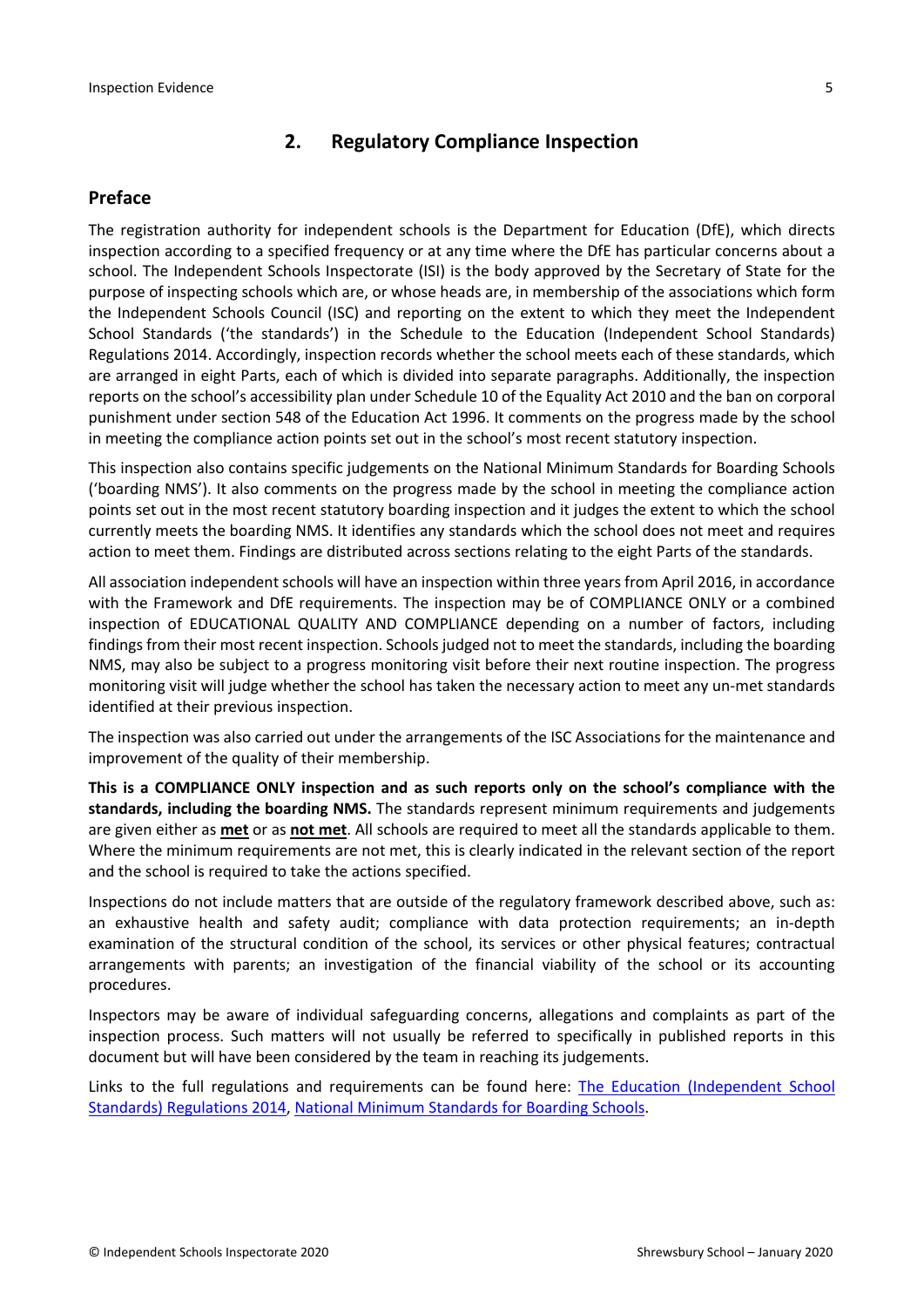#### <span id="page-5-0"></span>**Key findings**

**2.1 The school meets the standards in the schedule to the Education (Independent School Standards) Regulations 2014, the National Minimum Standards for Boarding Schools 2015, and associated requirements and no further action is required as a result of this inspection.**

#### <span id="page-5-1"></span>**PART 1 – Quality of education provided**

- 2.2 At GCSE in the years 2017 to 2019, performance has been above the national average for maintained schools.
- 2.3 In the sixth form, A-level results in the years 2017 to 2019 have been above the national average for sixth formers in maintained schools.
- 2.4 The curriculum is documented, supported by appropriate plans and schemes of work for the pupils and covers the required breadth of material. The teaching enables pupils to make good progress, encompasses effective behaviour management and is supported by suitable resources. A suitable framework for the assessment of pupils' performance is in place.
- **2.5 The standards relating to the quality of education [paragraphs 1–4] are met.**

#### <span id="page-5-2"></span>**PART 2 – Spiritual, moral, social and cultural development of pupils**

- 2.6 Principles and values are actively promoted which facilitate the personal development of pupils as responsible, tolerant, law-abiding citizens. Boarders' views are actively encouraged, and their opinions and concerns are appropriately considered by staff. Any prefect system operating in the school is suitably managed.
- **2.7 The standard relating to spiritual, moral, social and cultural development [paragraph 5] and NMS 17 and 19 are met.**

#### <span id="page-5-3"></span>**PART 3 – Welfare, health and safety of pupils**

- 2.8 Arrangements are made to safeguard and promote the welfare of pupils by means that pay due regard to current statutory guidance; good behaviour is promoted; bullying is prevented so far as reasonably practicable; health and safety requirements are met, including those relating to fire safety; provision is made for first aid. Pupils are properly supervised; admission and attendance registers are maintained, as required, and there is a strategic approach to risk assessment. A disability access plan is in place.
- 2.9 An appropriate induction process for pupils new to boarding is implemented, and suitable provision is made for boarders' medical and health care, their food and drink and for managing boarders' laundry and possessions. Boarders have suitable contact with friends and family and access to a programme of activities. Boarding staff are appropriately trained and deployed.
- **2.10 The standardsrelating to welfare, health and safety [paragraphs 6–16], the requirement of Schedule 10 of the Equality Act 2010, the ban on corporal punishment under section 548 of the Education Act 1996, and NMS 2–4, 6–12, 15 and 16 are met.**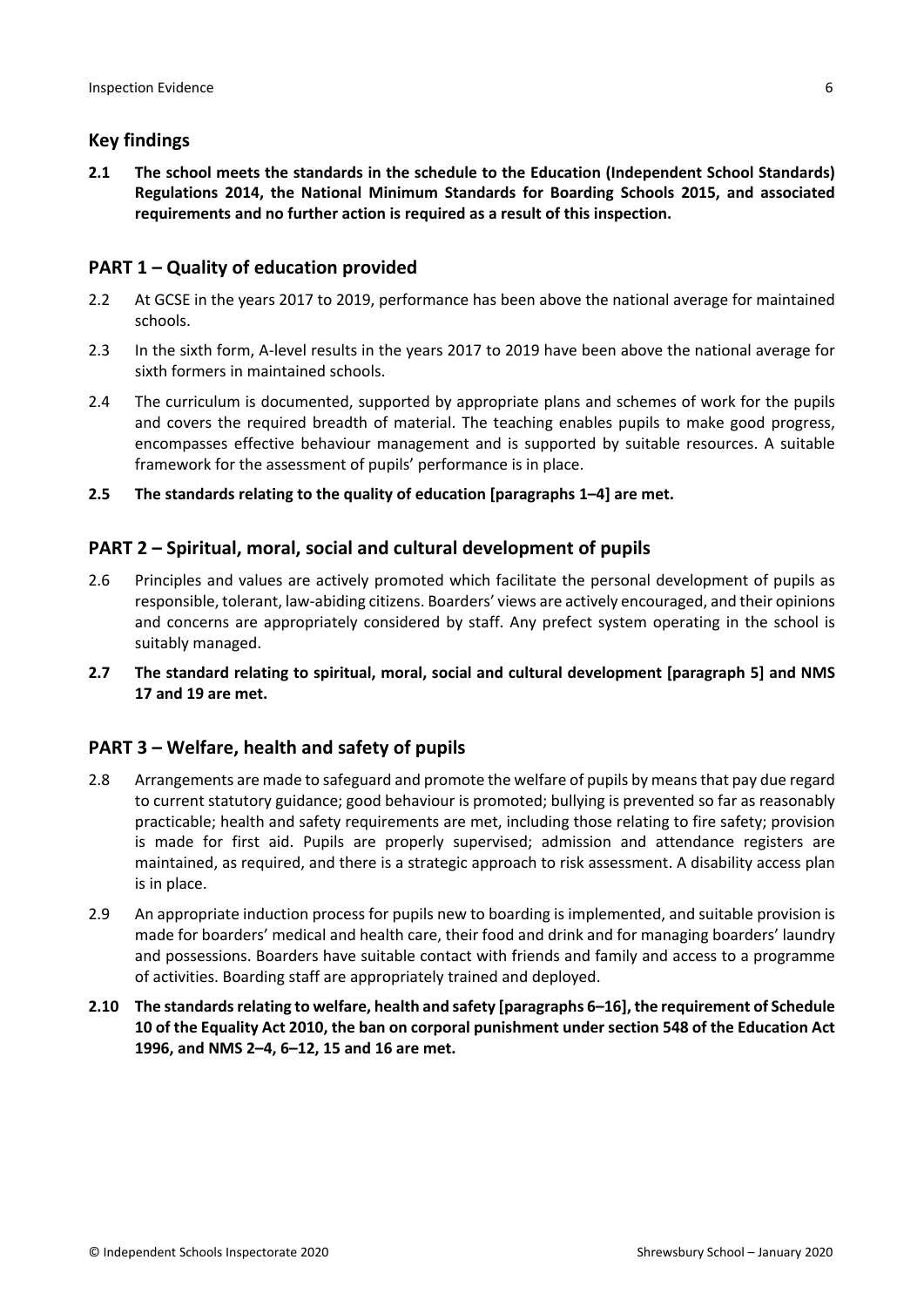## <span id="page-6-0"></span>**PART 4 – Suitability of staff, supply staff, and proprietors**

- 2.11 The school makes appropriate checks to ensure the suitability of staff, supply staff and proprietors, and a register is kept as required. Visitors to boarding accommodation are appropriately supervised and the school's arrangements for guardianship are suitably managed.
- **2.12 The standards relating to the suitability of those in contact with pupils at the school [paragraphs 17–21] and NMS 14 are met.**

#### <span id="page-6-1"></span>**PART 5 – Premises of and accommodation at schools**

2.13 Suitable toilet and changing facilities, and showering facilities where required by the standard, and appropriate accommodation for pupils' medical and therapy needs are provided. The premises are maintained to a standard commensurate with health and safety; acoustics and lighting are appropriate; water provision is adequate. Suitable outdoor space is provided for physical education and outdoor play. Boarding accommodation is adequate for the needs of all boarders, and safeguards and promotes their welfare.

#### **2.14 The standardsrelating to the premises and accommodation [paragraphs 22–31] and NMS 5 are met.**

#### <span id="page-6-2"></span>**PART 6 – Provision of information**

- 2.15 A range of information is variously published, provided or made available to parents, inspectors and the Department for Education. This includes details about the proprietor, the ethos of the school and the curriculum, and of the school's arrangements for admission, behaviour and exclusions, bullying, health and safety, first aid, details of the complaints procedure, and the number of complaints registered under the formal procedure during the preceding school year, and the provision for any with education, health and care plans or English as an additional language. It also includes particulars of the school's academic performance during the preceding school year, inspection reports and (for parents only) a report at least annually of their own child's progress. The safeguarding policy is posted on the school's website. A suitable statement of boarding principles and practice is published by the school.
- **2.16 The standard relating to the provision of information [paragraph 32] and NMS 1 are met.**

#### <span id="page-6-3"></span>**PART 7 – Manner in which complaints are handled**

- 2.17 Parental complaints, if any, are handled effectively through a three-stage process, (informal, formal and a hearing before a panel of three, one of whom is independent of the school). Each stage has clear time scales, and at the third stage the panel can make findings and recommendations which are communicated to the complainant. Records are kept appropriately, including of any action taken, whether or not a complaint is successful, and identifying those relating to the boarding provision.
- **2.18 The standard relating to the handling of complaints [paragraph 33] and NMS 18 are met.**

#### <span id="page-6-4"></span>**PART 8 – Quality of leadership in and management of schools**

- 2.19 The proprietor ensures that the leadership and management demonstrate good skills and knowledge, and fulfil their responsibilities effectively, so that the other standards are consistently met, and they actively promote the well-being of the pupils. Appropriate leadership and management of boarding ensure that the required policies and records are maintained and effectively monitored.
- 2.20 **The standard relating to leadership and management of the school [paragraph 34] and NMS 13 are met.**